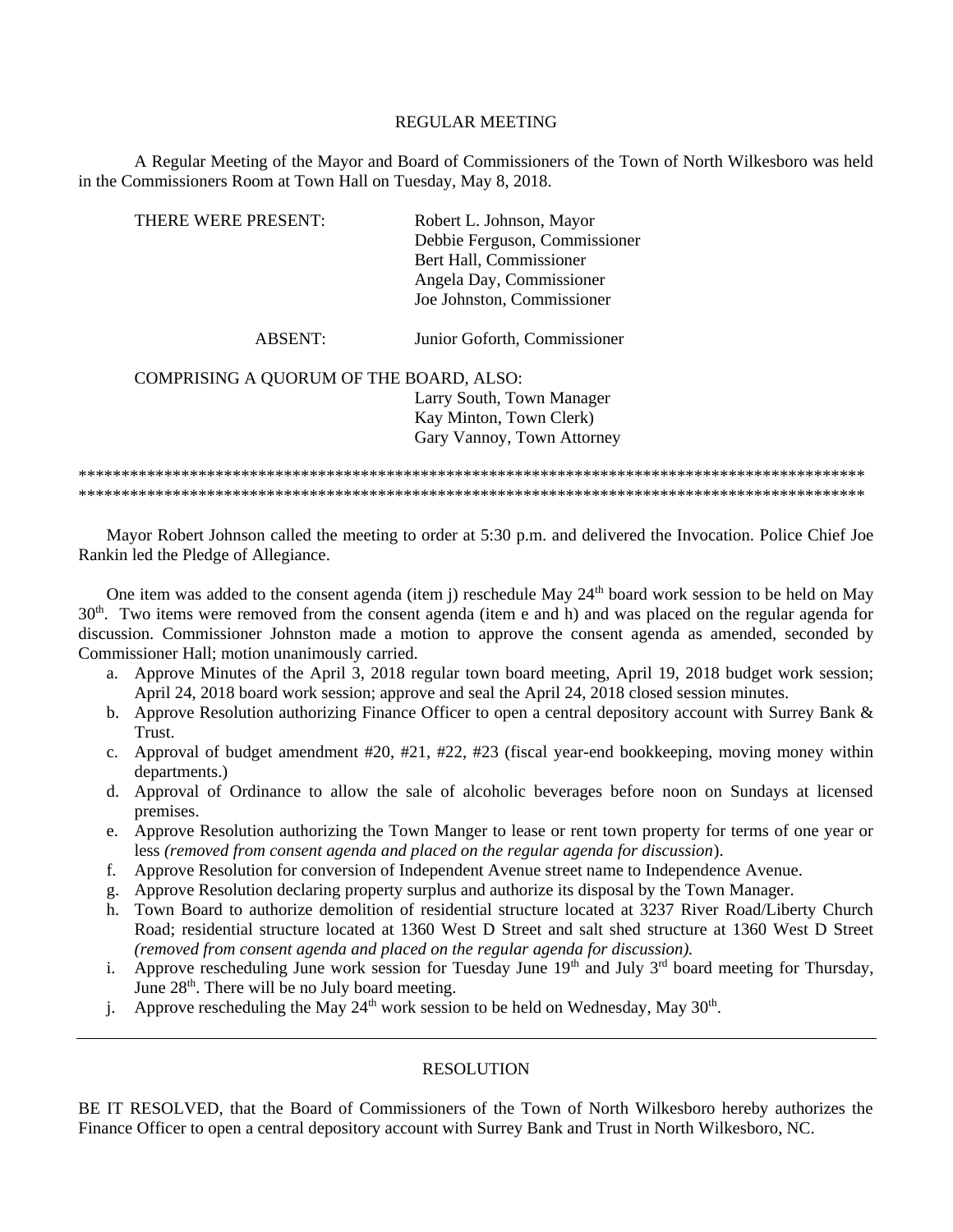This the  $8<sup>th</sup>$  day of May, 2018.

Robert L. Johnson, MAYOR

ATTEST: Kay F. Minton, Town Clerk

# TOWN OF NORTH WILKESBORO AMENDMENT TO BUDGET ORDINANCE FISCAL YEAR ENDING 6/30/2018 BUDGET AMENDMENT #20

BE IT ORDAINED by the Governing Board for the Town of North Wilkesboro, North Carolina, that the following amendment be made to the annual budget ordinance for the fiscal year ending June 30, 2018:

SECTION 1. To amend the General Fund budget as follows:

| <b>DEPARTMENT</b>                                                | <b>BEGINNING</b><br><b>BUDGET</b> | <b>AMENDMENT</b> | FINAL BUDGET |
|------------------------------------------------------------------|-----------------------------------|------------------|--------------|
| Police                                                           |                                   |                  |              |
| $Revenues -$                                                     |                                   |                  |              |
| 10-3500-0000 State Grant $-$<br>Governors Crime Commission Grant | $-0-$                             | \$46,750         | \$46,750     |
| $Expenses -$                                                     |                                   |                  |              |
| 10-5100-0300 Salary - Aux                                        | \$30,000                          | $-$ \$20,000     | \$10,000     |
| 10-5100-1500 Buildings<br>And Grounds                            | \$25,000                          | $-$ \$20,000     | \$5,000      |
| 10-5100-1700 M&R Autos                                           | \$27,000                          | $-$ \$2,915      | \$24,085     |
| 10-5100-7400 Capital Outlay<br>Equipment                         | \$35,000                          | \$89,665         | \$124,665    |

To Budget the Governor's Crime Commission Grant to update and replace the In Car Camera Systems in Police Cars.

SECTION 2. Copies of this budget amendment shall be furnished to the Clerk to the Governing Board and the Finance Officer for their direction.

Adopted this 8<sup>th</sup> day of May, 2018.

Robert Johnson, MAYOR

ATTEST: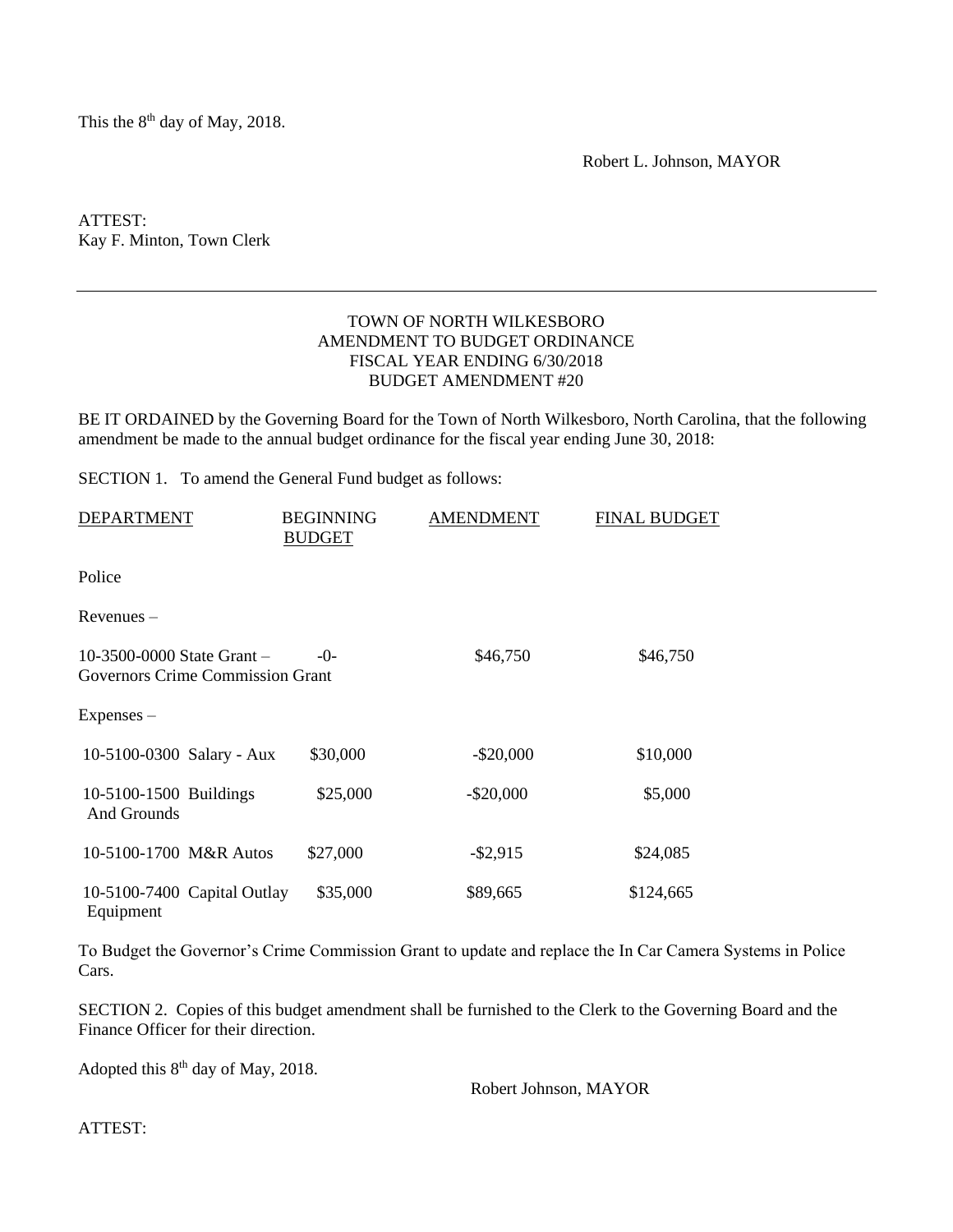# TOWN OF NORTH WILKESBORO AMENDMENT TO BUDGET ORDINANCE FISCAL YEAR ENDING 6/30/2018 BUDGET AMENDMENT #21

BE IT ORDAINED by the Governing Board for the Town of North Wilkesboro, North Carolina, that the following amendment be made to the annual budget ordinance for the fiscal year ending June 30, 2018:

SECTION 1. To amend the Water Fund budget as follows:

| <b>DEPARTMENT</b>                                 | <b>BEGINNING</b><br><b>BUDGET</b> | <b>AMENDMENT</b> | <b>FINAL BUDGET</b> |
|---------------------------------------------------|-----------------------------------|------------------|---------------------|
| Waste Water Treatment                             |                                   |                  |                     |
| $Expenses -$                                      |                                   |                  |                     |
| 30-8150-7300 Capital Outlay<br>Other Improvements | \$65,000                          | $-$ \$600        | \$64,400            |
| 30-8150-7400 Capital Outlay<br>Equipment          | \$37,500                          | \$600            | \$38,100            |

SECTION 2. Copies of this budget amendment shall be furnished to the Clerk to the Governing Board and the Finance Officer for their direction.

Adopted this 8<sup>th</sup> day of May, 2018.

Robert Johnson, MAYOR

ATTEST: Kay Minton, Town Clerk

# TOWN OF NORTH WILKESBORO AMENDMENT TO BUDGET ORDINANCE FISCAL YEAR ENDING 6/30/2018 BUDGET AMENDMENT #22

BE IT ORDAINED by the Governing Board for the Town of North Wilkesboro, North Carolina, that the following amendment be made to the annual budget ordinance for the fiscal year ending June 30, 2018:

SECTION 1. To amend the General Fund budget as follows:

| <b>DEPARTMENT</b> | <b>BEGINNING</b> | <b>AMENDMENT</b> | <b>FINAL BUDGET</b> |
|-------------------|------------------|------------------|---------------------|
|                   | BUDGET           |                  |                     |

Powell Bill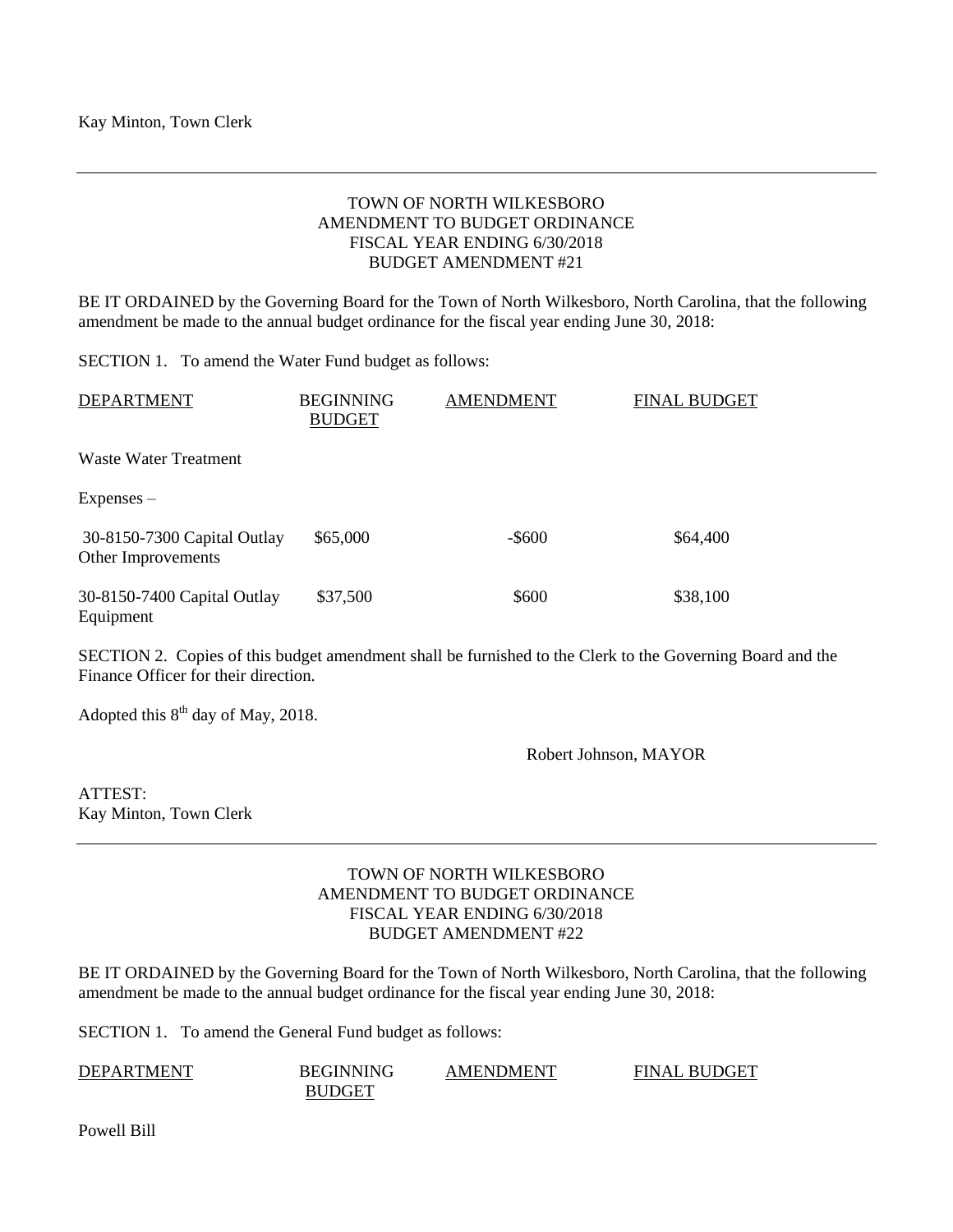Expenses –

| 10-5700-1600<br>M&R Equipment                            | \$10,000 | $-$ \$326   | \$9,674  |
|----------------------------------------------------------|----------|-------------|----------|
| 10-5700-1900<br>Snow and Ice Removal                     | \$5,000  | $-$ \$3,334 | \$1,666  |
| 10-5700-7300<br>Capital Outlay $-$<br>Other Improvements | \$52,000 | \$3,660     | \$55,660 |

To Budget the increased costs of the new Salt Shed. The contractor hit rock while digging the foundation, causing additional expense.

SECTION 2. Copies of this budget amendment shall be furnished to the Clerk to the Governing Board and the Finance Officer for their direction.

Adopted this 28<sup>th</sup> day of May, 2018.

Robert Johnson, MAYOR

ATTEST: Kay Minton, Town Clerk

# OWN OF NORTH WILKESBORO AMENDMENT TO BUDGET ORDINANCE FISCAL YEAR ENDING 6/30/2018 BUDGET AMENDMENT #23

BE IT ORDAINED by the Governing Board for the Town of North Wilkesboro, North Carolina, that the following amendment be made to the annual budget ordinance for the fiscal year ending June 30, 2018:

SECTION 1. To amend the Water Fund budget as follows:

| <b>DEPARTMENT</b>                                 | <b>BEGINNING</b><br><b>BUDGET</b> | <b>AMENDMENT</b> | <b>FINAL BUDGET</b> |
|---------------------------------------------------|-----------------------------------|------------------|---------------------|
| <b>Water Treatment</b>                            |                                   |                  |                     |
| $Expenses -$                                      |                                   |                  |                     |
| 30-8100-1600<br>M&R Equipment                     | \$55,000                          | $-$ \$22,400     | \$32,600            |
| 30-8100-7300 Capital Outlay<br>Other Improvements | \$214,600                         | \$8,650          | \$223,250           |
| 30-8100-7400 Capital Outlay<br>Equipment          | $-0-$                             | \$13,750         | \$13,750            |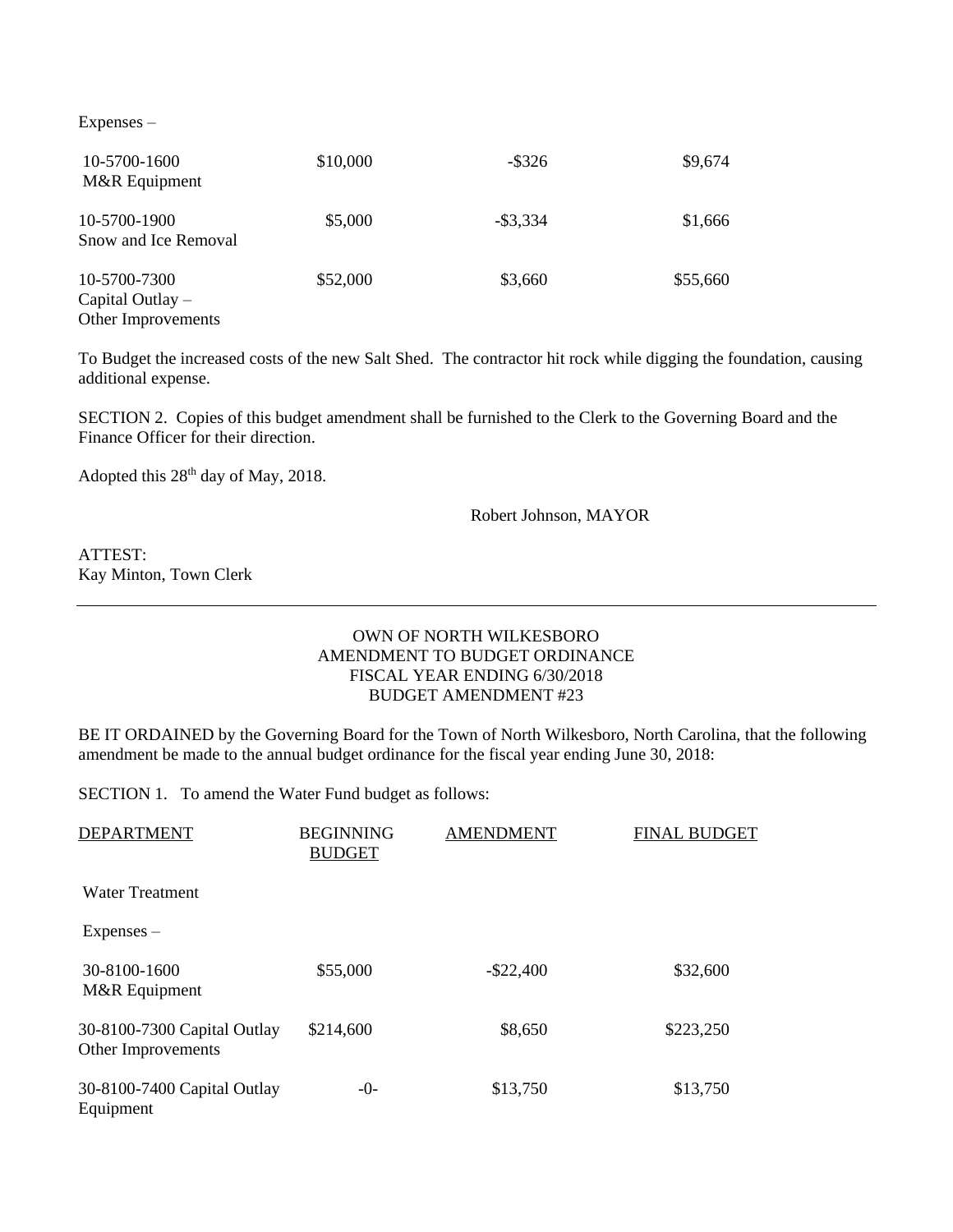Transfer funds for Engineering Fees for Low Level Pumps and to pay portion of 18' Godwin Dump Bed.

SECTION 2. Copies of this budget amendment shall be furnished to the Clerk to the Governing Board and the Finance Officer for their direction.

Adopted this  $8<sup>th</sup>$  day of May, 2018.

Robert Johnson, MAYOR

ATTEST: Kay Minton, Town Clerk

### AN ORDINANCE TO ALLOW THE SALE OF ALCOHOLIC BEVERAGES BEFORE NOON ON SUNDAYS AT LICENSED PREMISES

WHEREAS, on June 29 2017, the North Carolina General Assembly enacted Senate Bill 155, entitled, "An Act to Make Various Changes to the Alcoholic Beverage Control Commission Laws," and

WHEREAS, Section 4 of Ratified Senate Bill 155 authorizes city and county governments to adopt an ordinance to allow alcohol sales beginning at 10:00 a.m. on Sundays, and

WHEREAS, Ratified Senate Bill 155 was signed into law by Governor Roy Cooper on the  $30<sup>th</sup>$  day of June, 2017, and became effective on that date (Session Law 2017, Chapter 87);

NOW THEREFORE BE IT ORDAINED by the Board of Commissioners of the Town of North Wilkesboro, North Carolina that:

Section 1. Pursuant to the authority granted by S.L. 2017-87 any establishment located in the corporate limits of the Town of North Wilkesboro and holding an ABC permit issued pursuant to G.S. 18B-1001 is permitted to sell beverages allowed by its permit beginning at 10:00 a.m. on Sundays.

Section 2. All laws and clauses of law in conflict here with are repealed to the extent of any such conflict.

Adopted this the  $8<sup>th</sup>$  day of May, 2018.

Robert L. Johnson, Mayor

ATTEST: Kay F. Minton, Town Clerk

# **RESOLUTION**

WHEREAS, the E-911 addressing standards  $\&$  procedures manual dictates that street names should not be named similar names which causes confusion with citizens and emergency services; and

WHEREAS, the road within Block 46 was named "Independence Avenue"; and

WHEREAS, across Wilkesboro Boulevard from Block 46 is a street named "Independent Avenue" which is very similar;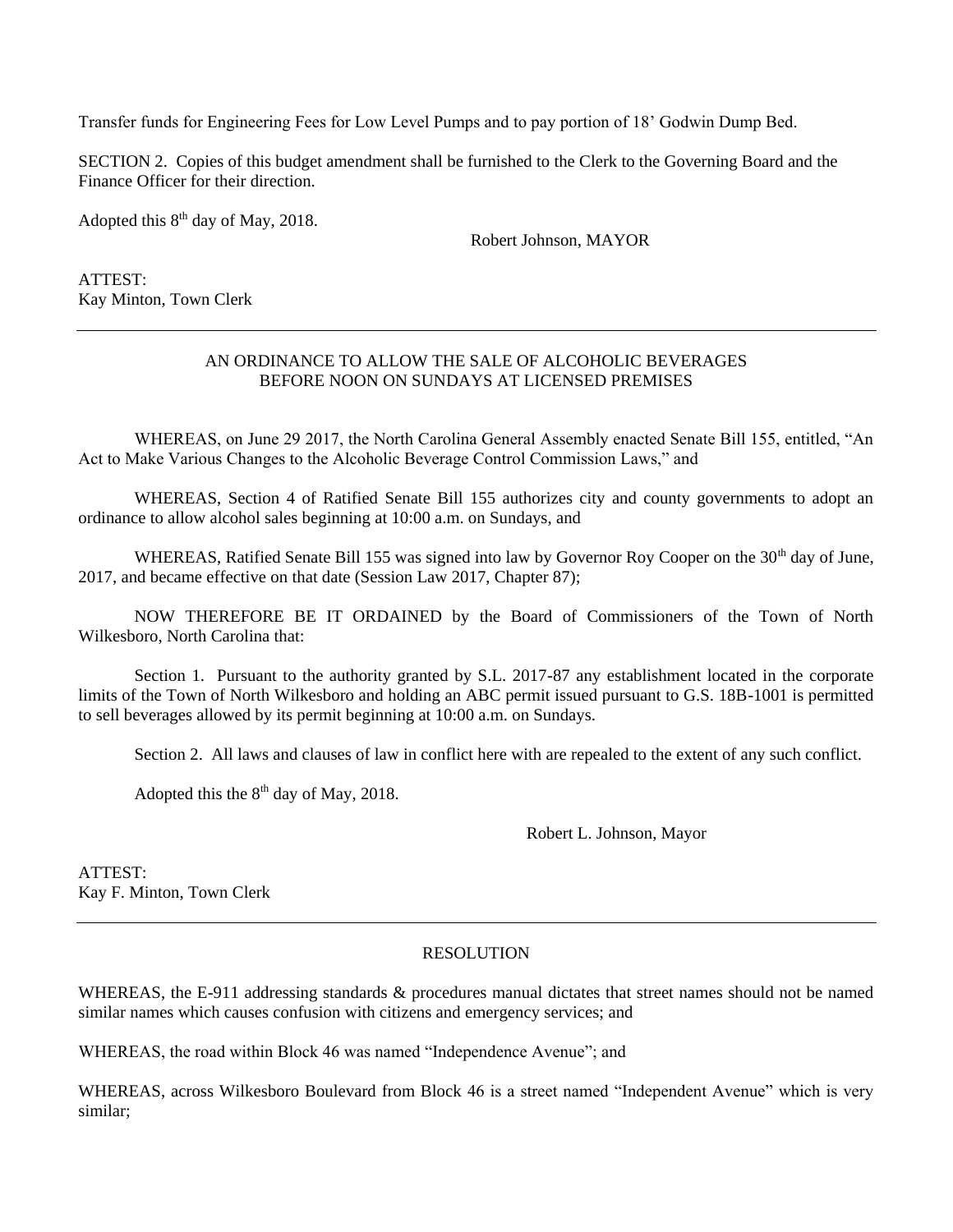NOW THEREFORE, BE IT RESOLVED, by the Board of Commissioners of the Town of North Wilkesboro that "Independent Avenue" be renamed "Independence Avenue" and that the three addresses along "Independent Avenue" be changed in order to correspond to a single road range for the modified "Independence Avenue".

This the  $8<sup>th</sup>$  day of May, 2018.

Robert L. Johnson, MAYOR

ATTEST: Kay F. Minton, Town Clerk

### RESOLUTION DECLARING CERTAIN PROPERTY SURPLUS AND AUTHORIZING ITS DISPOSAL BY THE TOWN MANAGER

WHEREAS, the Board of Commissioners of the Town of North Wilkesboro hereby declares the following property surplus and desires to dispose of certain surplus property of the Town;

NOW, THEREFORE, BE IT RESOLVED, by the Board of Commissioners that:

- 1. The following described property is hereby declared to be surplus to the needs of the Town of North Wilkesboro:
	- i. 1997 Ford F250 Truck– VIN# 1FTHF26GOVEB33353 Town Vehicle #OS-107
	- ii. 2000 Ford (Crown Vic)– VIN# 2FAFP71W5YX197123 Town Vehicle #OS-2121
	- iii. 1999 Ford ½ Ton- VIN#1FTRX17W7XKB70549 Town Vehicle #OS-11
	- iv. 1995 Ford F150 SuperCab- VIN#1FTEX14N8SKB25283 Town Vehicle #OS-24
	- v. 1992 Chevrolet C/K 3500 VIN# 1GBJC34K5NE214666 Town Vehicle #OS-28
	- vi. 2002 Chevrolet Blazer– VIN# 1GNDT13W92K237938 Town Vehicle #OS-32
	- vii. 2002 Harley Davidson VIN# 1HD1FMW102Y653134 Town Vehicle # 120
	- viii. 2006 Ford Explorer– VIN# 1FMEU75886UA99682 Town Vehicle #OS-132
	- ix. 1 Cub Cadet 3000 Series Mower (Yellow)
	- x. 2 Fairbanks Morse Pumps: Size 4, Model B5442-T20
	- xi. 4 Tool Boxes (3 large trucks boxes, 1 small)
	- xii. 1 Norton Clipper Concrete Saw
	- xiii. 1 Snapper Lawnmower
	- xiv. 1 John Deere 245 Lawnmower
	- xv. 1 Jack & Bore with Rods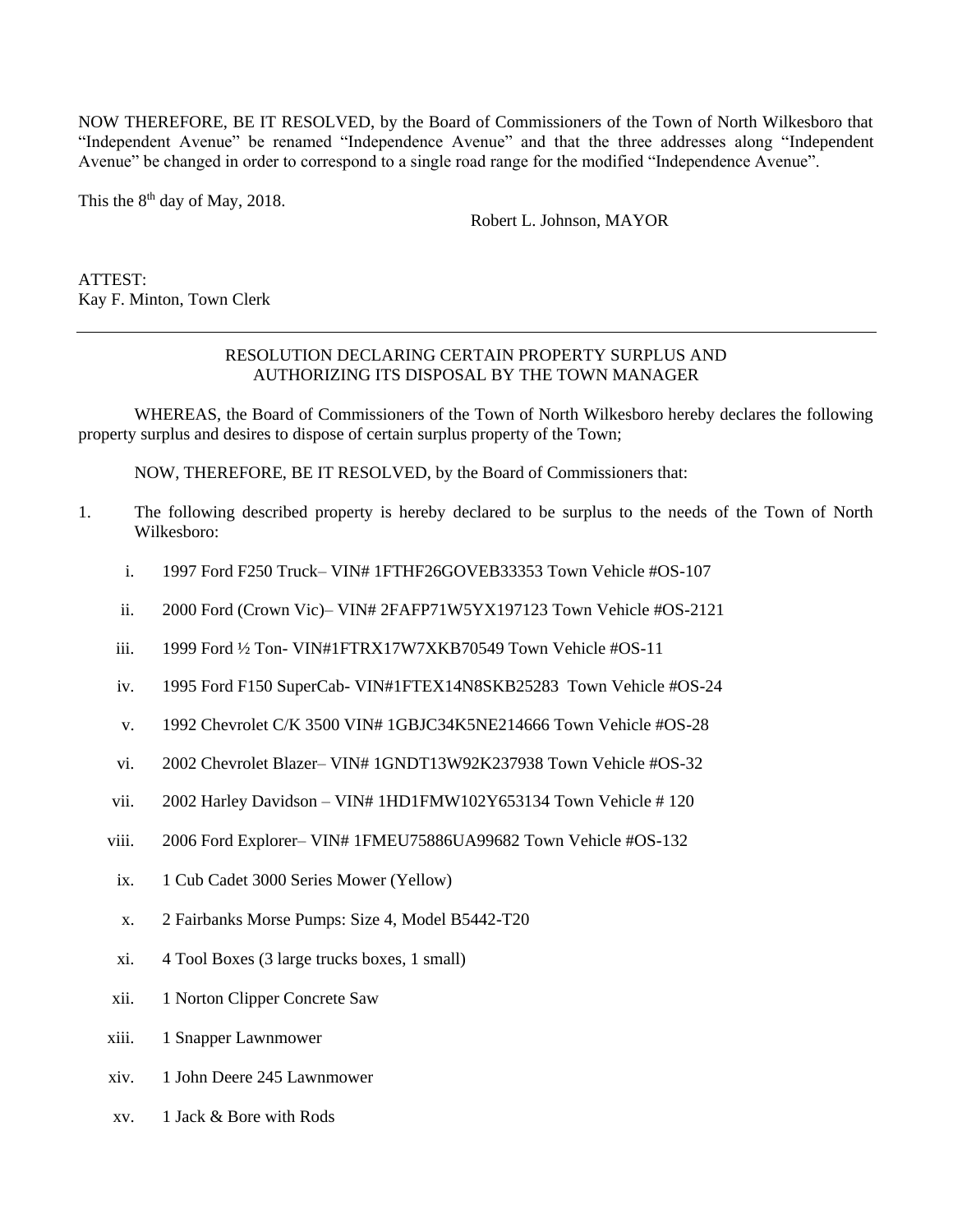- xvi. 1 Vehicle Mount LP Tank
- xvii. 2 Bredel Hose Pumps
- xviii. 1 Electric Motor
- xix. 1 3800 Motor
- xx. 1 Packard Drill Press
- xxi. 1 General Asphalt Paver
- xxii. 1 Crafco Tar Machine
- xxiii. 1 Alexander Fuel Tank
- xxiv. 1 Vehicle Rear End
- xxv. 1 Bundle of Miscellaneous Aluminum (Roofing & Downspouts)
- xxvi. 1 Steel Wheeled Cart
- xxvii. 1 Trafcon Directional Sign Board
- xxviii. 2 Swenson Salt Spreaders
- xxix. 1 Vermeer 1230 Turbo Brush Chipper
- xxx. 1 Galvenized Kwanza Hut Metal Building
- xxxi. 1 1000 Gallon Septic Tank
- xxxii. 1 Telephone Booth
- xxxiii. 11 Miscellaneous Telephones (Sprint, NEC, Meridian), 2 CPI 2 Base Units, 1 Light, 1 Calculator, & Miscellaneous Phone Cords
	- 2. The Town Manager is authorized to dispose of the described property by private sale at a negotiated price.
	- 3. The Town Clerk shall publish notice summarizing this Resolution in accordance with G.S. 160A-267.
	- 4. The sale may be consummated not earlier than 10 days from the date of publication.

Duly adopted this  $8<sup>th</sup>$  day of May, 2018.

Robert L. Johnson, Mayor

ATTEST: Kay F. Minton, Town Clerk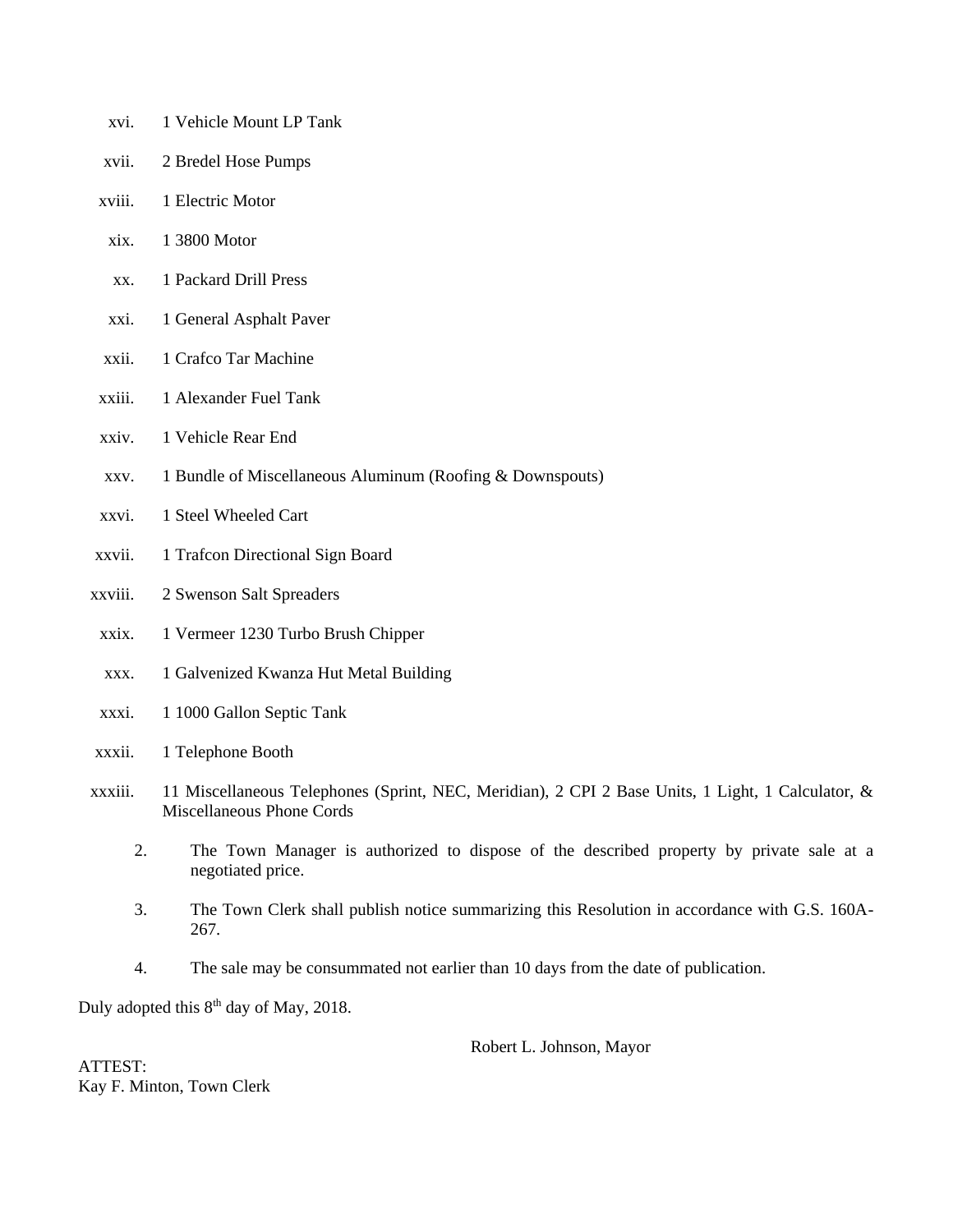There was one addition to the agenda; closed session to discuss personnel matter, G.S. 143-318.11(a)(6). Commissioner Ferguson made a motion to approve the agenda. Motion was seconded by Commissioner Johnston and unanimously carried.

Town Attorney Vannoy read aloud a Monthly Rental Agreement he prepared for A Child's Life, LLC for the rental of the former women's detention center located at 700 Boston Avenue. He advised that the Resolution would authorize the Town Manager to execute the agreement with A Child's Life, LLC. When questioned if the Resolution was only for the lease of the 700 Boston Avenue property, Attorney Vannoy replied that was correct. Commissioner Ferguson made a motion to approve the Resolution authorizing the Town Manager to lease or rent property at 700 Boston Avenue. Motion was seconded by Commissioner Johnston and unanimously carried. The rental agreement is as follows:

# RESOLUTION GIVING TOWN MANAGER AUTHORITY TO LEASE OR RENT TOWN PROPERTY FOR TERMS OF ONE YEAR OR LESS

WHEREAS, G.S. 160A-272(b) states, "no public notice as required by subsection (a1) of this section need be given for resolutions authorizing leases or rentals for terms of one year or less, and the council may delegate to the city manager or some other city administrative officer authority to lease or rent city property for terms of one year or less."

NOW THEREFORE, BE IT RESOLVED, that the Board of Commissioners of the Town of North Wilkesboro, hereby authorizes Town Manager Larry South, and successors so titled, to lease or rent city property for terms of one year or less.

This the  $8<sup>th</sup>$  day of May, 2018.

Robert L. Johnson, MAYOR

ATTEST: Kay F. Minton, Town Clerk

#### MONTHLY RENTAL AGREEMENT

This agreement made and entered into this\_\_\_\_\_\_\_\_day of \_\_\_\_\_\_\_\_\_\_\_\_\_\_\_\_, 2018 by and between the Town of North Wilkesboro, hereinafter called (Lessor), and A Child's Life, LLC, a duly organized and existing North Carolina Limited Liability Company, hereinafter called (Lessee).

#### WITNESSETH:

That for and in consideration of the payment of the rents and the performance of the covenants contained on the part of the Lessee, said Lessor does hereby demise and let unto the Lessee, for use as a recreational summer camp for school age children, those certain premises located at 700 Boston Avenue, North Wilkesboro, North Carolina, for a tenancy on a monthly basis commencing on the 15th day of May, 2018. Rental of \$700.00 shall be paid on a monthly basis, beginning on the 15th day of May, 2018 and on the fifteenth day of the month thereafter. The term of this Agreement shall be for a period of four months, or may extend for an additional month.

It is further mutually agreed between the parties as follows: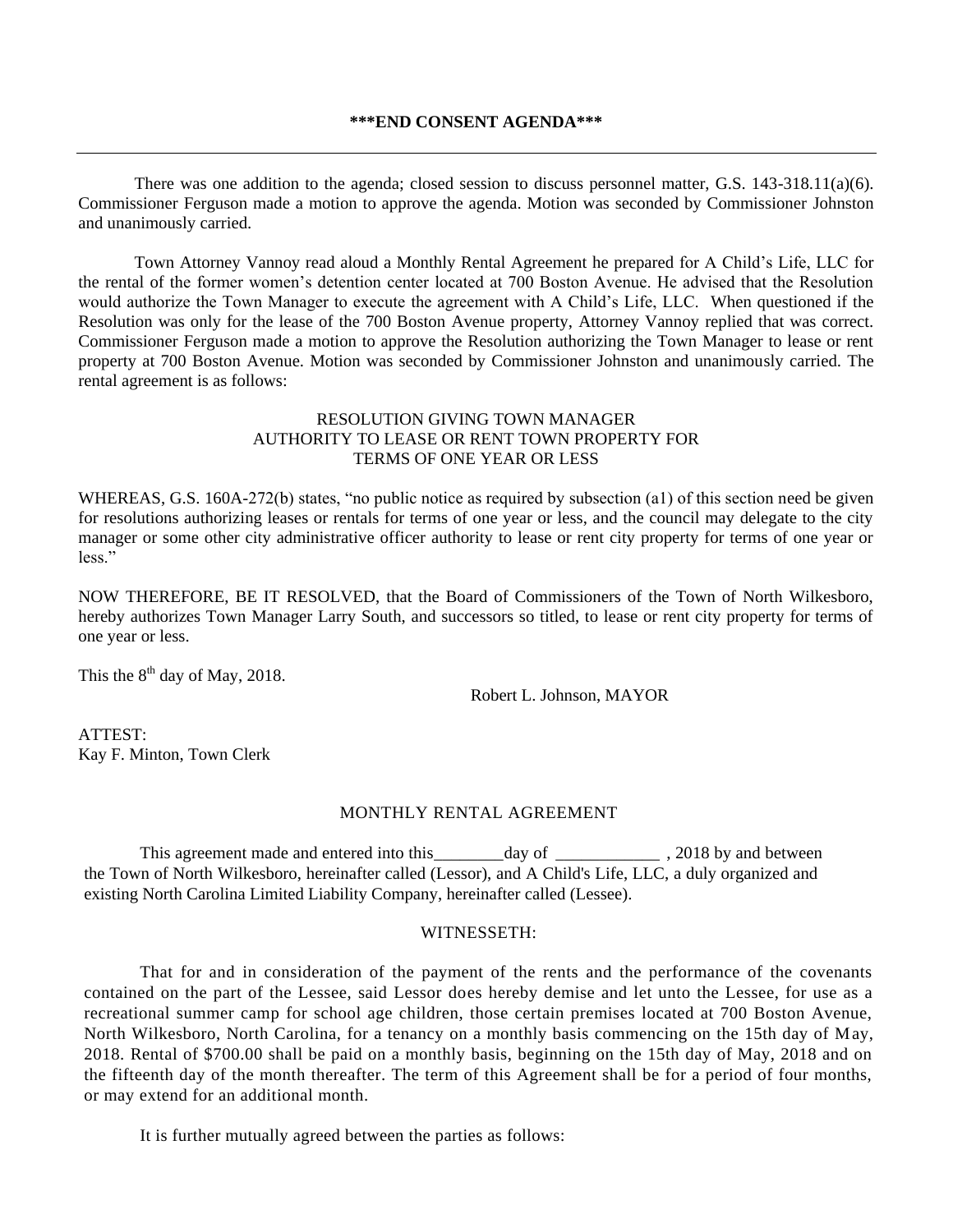Lessee shall not violate any governmental, city, county or local ordinance, regulation or state law in or about the premises.

Lessee shall not sub-let the premises, or any part thereof, or assign this agreement without the written consent of the Lessor.

Lessee, in case of fire or theft, shall give immediate notice thereof to the Lessor or agent of same.

Lessee must not make any alterations or improvements to said premises, without written consent of Lessor.

Lessee shall be responsible for all utilities on the premises.

Lessee or Lessor shall have the option to terminate said Lease with a ten-day written notice. Lessor is

not responsible for any lost, damaged or stolen personal property of the Lessee.

Lessor shall not be liable for any accidents or injuries that could occur on said premises. At all times during the Lease period, Lessee shall at its own expense keep in force public liability insurance with such companies as shall be commercially reasonable and naming the Lessor as an additional insured. The amounts of coverage shall be at least \$1,000,000.00 with respect to bodily injury or death of one person as a result of any one accident. All policies required hereunder shall contain a provision whereby the insurer is not allowed to cancel or materially change the coverage without first giving thirty days written notice to the Lessor. Lessee shall save, protect, defend and save harmless Lessor from any and all injuries, death or other liabilities which may occur during the term of this Lease.

This Lease is made upon the express condition that if the Lessee shall neglect to keep and fulfill any of the covenants and agreements herein contained, and shall remain in default thereof for a period of fiftee n days after notice from the Lessor of any such default, the Lessor may thereupon enter upon the premises and expel the Lessee therefrom, without prejudice to any other remedy which the Lessor may have on account of such default.

IN WITNESS WHEREOF, the parties have caused this instrument to be signed in their respective names pursuant to authority duly given, in duplicate originals, on the day and year first above written.

Town of North Wilkesboro

 $Bv:$ 

Larry South, Town Manger

A Child's Life, LLC

 $\mathbf{By:}$ 

There were three properties listed on the agenda which were requested to be demolished: (1) residential structure at 3237 River Road/Liberty Grove Church Road; (2) residential structure located at 1360 West D Street and, (3) salt shed at 1360 West D Street. Commissioner Ferguson advised that Preservation NC advised that the residential structure at 1360 West D Street has some historical value and she felt it should not be demolished. Commissioner Johnston recommended that the salt shed, which is in close proximity to the house, not be removed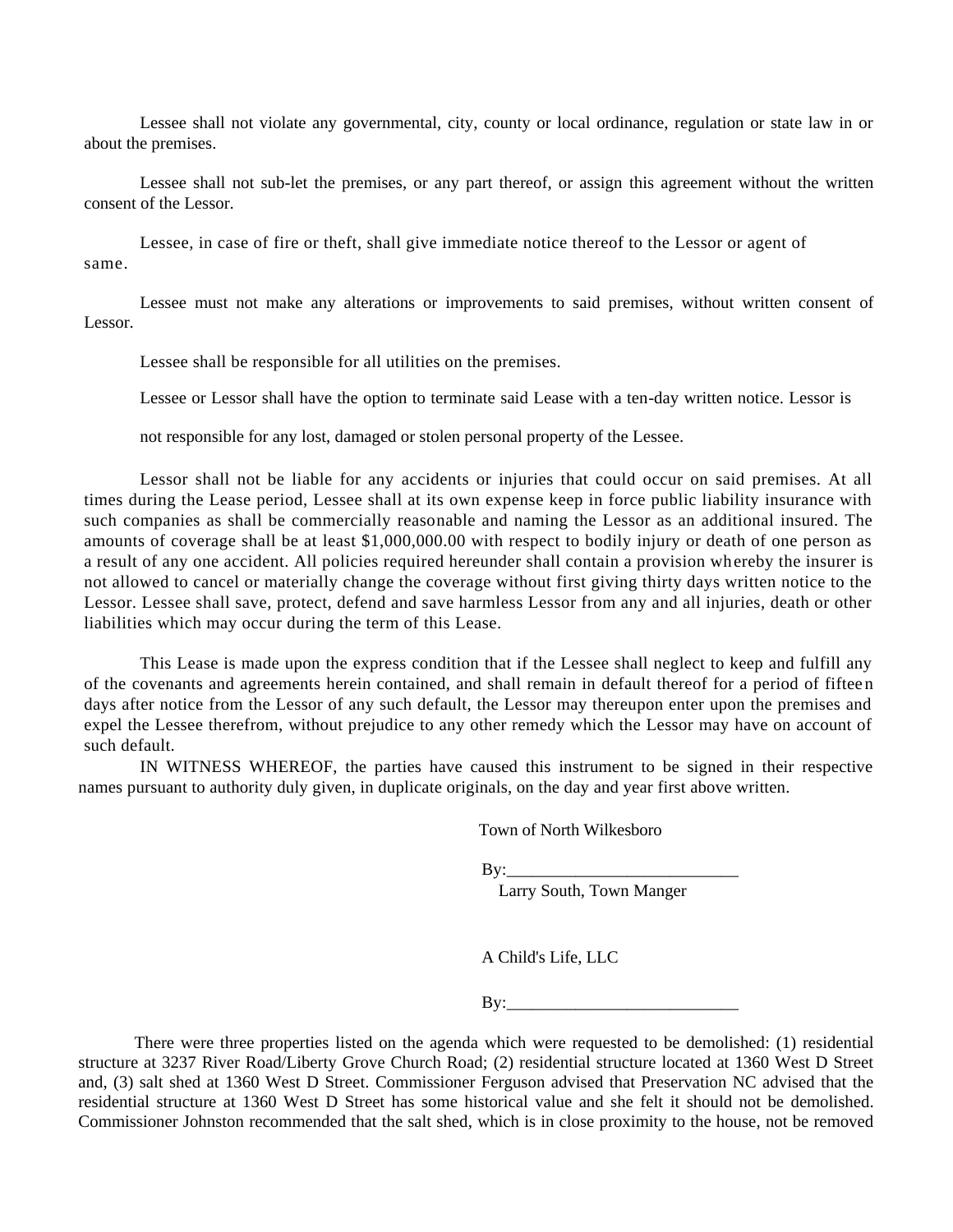at this time either. Commissioner Ferguson then made a motion to demolish the residential structure at 3237 River Road/Liberty Grove Church Road. Motion was seconded by Commissioner Johnston and unanimously carried.

Mayor Johnson opened the floor for public comments. There was no one present who wished to speak.

Mayor Johnson declared the meeting open for the purpose of holding a public hearing on a zoning ordinance text amendment to add a homeless shelter definition and allowed zoning district to the zoning ordinance as there is not currently a definition in the zoning ordinance. Planning Director Sam Hinnant advised that meetings were held and he received feedback from the Hospitality House, churches and committee members, that information was passed on to the Planning Board who made a recommendation to the Town Board for a homeless shelter definition and to allow them in Highway Business zoning with conditions and a conditional use permit. Three members of the Catherine Barber Homeless Shelter attended the meeting. Mr. Hinnant stated that including a homeless shelter definition in the Zoning Ordinance would make the Catherine Barber Homeless Shelter legally conforming. Commissioner Hall stated that he did not want to give the impression that the town does not want homeless shelters, because that is certainly not the case. Commissioner Ferguson stated that North Wilkesboro has the only homeless shelter in the county and that we contribute to it. Mr. Hinnant agreed and said the Planning Board determined that Highway Business zoning would be the most appropriate fit for a homeless shelter due to the proximity to sidewalks and to WTA bus stops. Martha Nichols cautioned the board about issues associated with Hospitality House in an adjoining community based on information provided and presented by the Town Manager and Police Chief to the Planning Board. There being no one else who wished to speak, Mayor Johnson declared the public hearing closed. Commissioner Ferguson made a motion to adopt the amendment to the zoning ordinance for the homeless shelter definition and allowed zoning district as recommended by the Planning Board. Commissioner Day seconded the motion and unanimously carried.

# AN ORDINANCE TO AMEND THE NORTH WILKESBORO ZONING ORDINANCE

BE IT ORDAINED, by the Board of Commissioners of the Town of North Wilkesboro in Regular Session assembled, that Article 5.3 Definitions-Homeless Shelter and Article 11-Additional Conditions: Homeless Shelter be amended to read as follows:

Article 5.3 DEFINITIONS--HOMELESS SHELTER. A short or long term shelter for persons who lack a fixed, regular and adequate nighttime residence.

Article 11 ADDITIONAL CONDITIONS: HOMELESS SHELTER

11.19-1 SPACING--A homeless shelter shall not be located within two thousand five hundred (2,500) linear feet of any other homeless shelter and within 250 linear feet from any residential use or residentially zoned property, public park, and school, as measured by a straight line from the closest structure to the proposed homeless shelter structure. Article 11.19-1 does not apply to a legally pre-existing homeless shelter.

11.19-2 ACCESS--A homeless shelter shall have access to a public sidewalk unless it is a pre-existing homeless shelter.

11.19-3 SUPERVISION--A homeless shelter shall provide adequate supervision and security for the number and needs of the residents. Staff shall be trained in emergency procedures (including CPR and first aid), safety plans and procedures used by the facility.

11.19-4 HEATED SQUARE FOOTAGE--A minimum of fifty (50) square feet of heated floor area must be provided for each individual sheltered occupant.